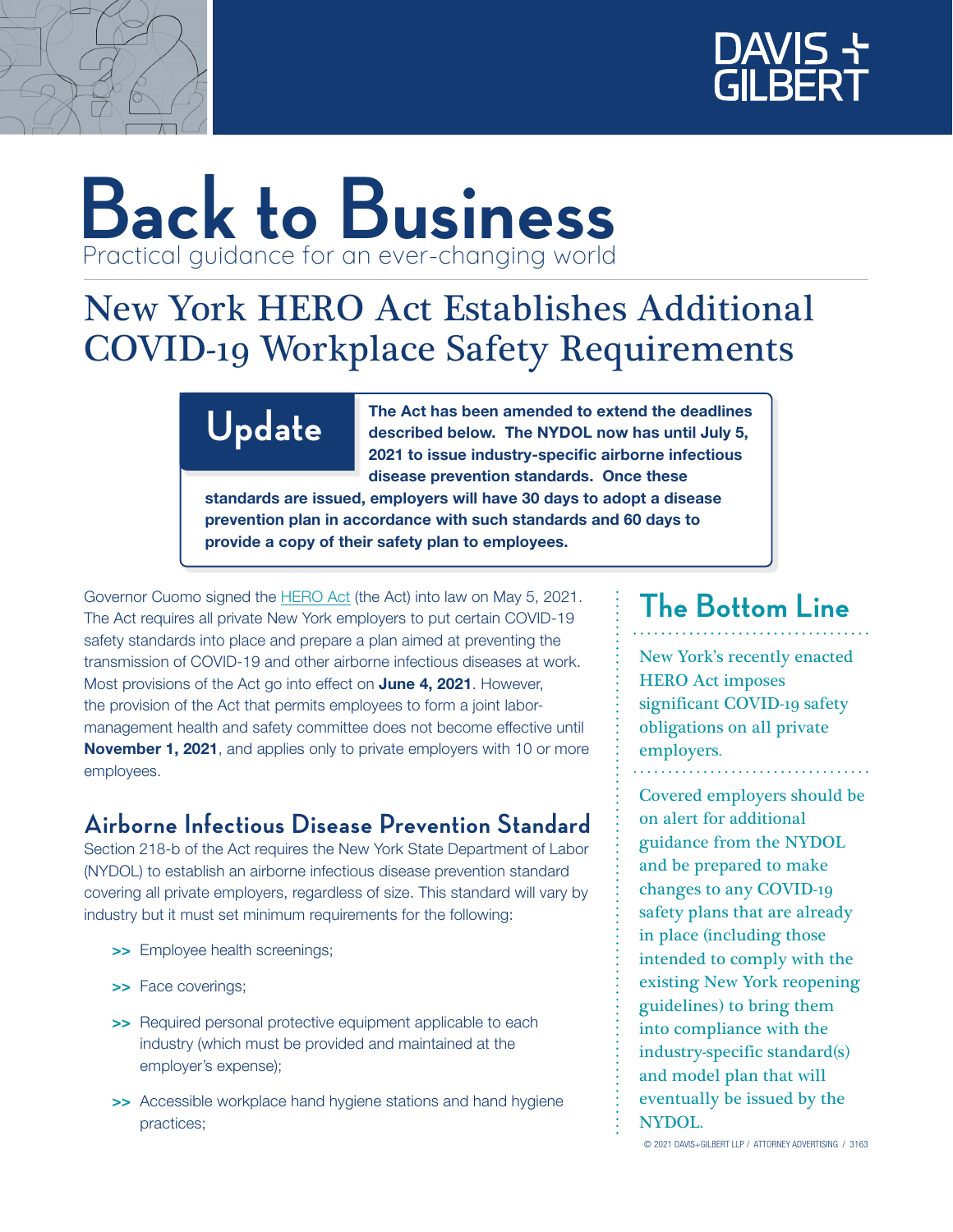LABOR + EMPLOYMENT

 $\begin{array}{ll}\text{LABOR} + \text{EMPLOYMENT}\end{array}$ 

- >> Regular cleaning and disinfecting of shared equipment and high-touch surfaces;
- >> Social distancing for employees and consumers;
- >> Compliance with mandatory or precautionary orders of isolation or quarantine that have been issued to employees;
- >> Compliance with applicable engineering controls (*e.g.*, air flow, ventilation, etc.);
- >> Designation of one or more supervisory employees to enforce compliance with the employer's airborne infectious disease prevention plan and any other applicable federal, state or local guidance aimed at preventing transmission of airborne infection diseases among employees and third parties in the workplace;
- >> Compliance with any applicable laws, regulations or guidance on notifying employees and relevant government agencies of potential exposure to airborne infectious disease at the worksite; and
- >> Verbal review of the airborne infectious disease prevention standard and any related employer policies and employee rights.

#### **Written Airborne Infectious Disease Prevention Plan**

The NYDOL will also be required to issue a model airborne infectious disease prevention plan for each industry that complies with the above-described standard.

For the prevention plan, employers must either:

- >> Adopt the model plan for their particular industry; or
- >> Create their own written plan that meets or exceeds the requirements of the model plan. (If an employer chooses to develop its own written plan, it must do so pursuant to its agreement with a collective bargaining representative (if any) or with "meaningful participation" by its employees.)

For the prevention plan, employers must also:

- >> Provide it to employees in English and in the language identified by employees as their primary language;
- >> Post it in a visible and prominent location on the worksite;
- >> Include it in any employee handbook provided to employees; and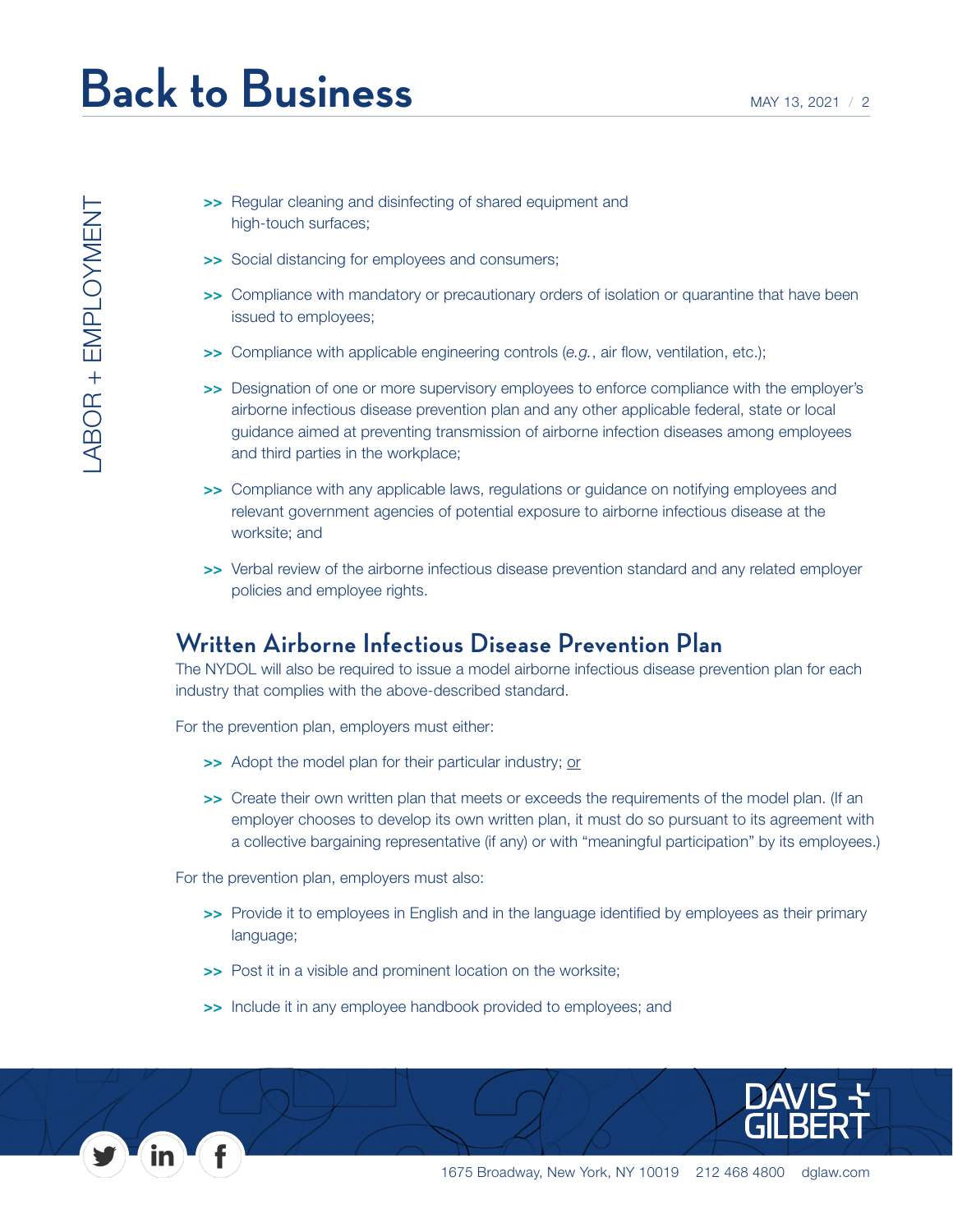>> Make it available upon request to all employees, independent contractors, employee and collective bargaining representatives, and the state commissioner and commissioner of public health.

When to share the prevention plan:

- >> For employers that are open and operating on the effective date of the Act, the plan must be provided to employees on the effective date.
- >> For employers that are reopening after being closed during the pandemic, the plan must be provided to employees when reopening.
- >> New employees must receive a copy of the plan upon hire.

Although a significant portion of the Act goes into effect on June 4, the additional guidance that will be issued by the NYDOL for various industries may set forth more precise timelines for implementation of the written prevention plan discussed above. The NYDOL's guidance may also include recommendations relating to vaccinated and unvaccinated employees in the workplace.

### **Obligation to Allow Employees to Establish a Joint Labor-Management Workplace Safety Committee**

Private employers with at least 10 employees are required to allow employees to establish and administer a "joint labor-management workplace safety committee," as discussed in Section 27-d of the Act. This committee must be composed of employee and employer designees and at least twothirds of the committee must consist of non-supervisory employees. The committee must be cochaired by a representative of the employer and a representative of the non-supervisor employees, and is authorized to:

- >> Raise health and safety concerns, hazards, complaints and violations to the employer (to which the employer must respond);
- >> Review and provide feedback on any workplace policy put into place to comply with the Act or the New York workers' compensation law;
- >> Review the adoption of any workplace policy in response to any health or safety law, response to any health or safety law, ordinance, rule, regulation, executive order, or other related directive;
- >> Participate in any site visit by any government entity responsible for enforcing safety and health standards;

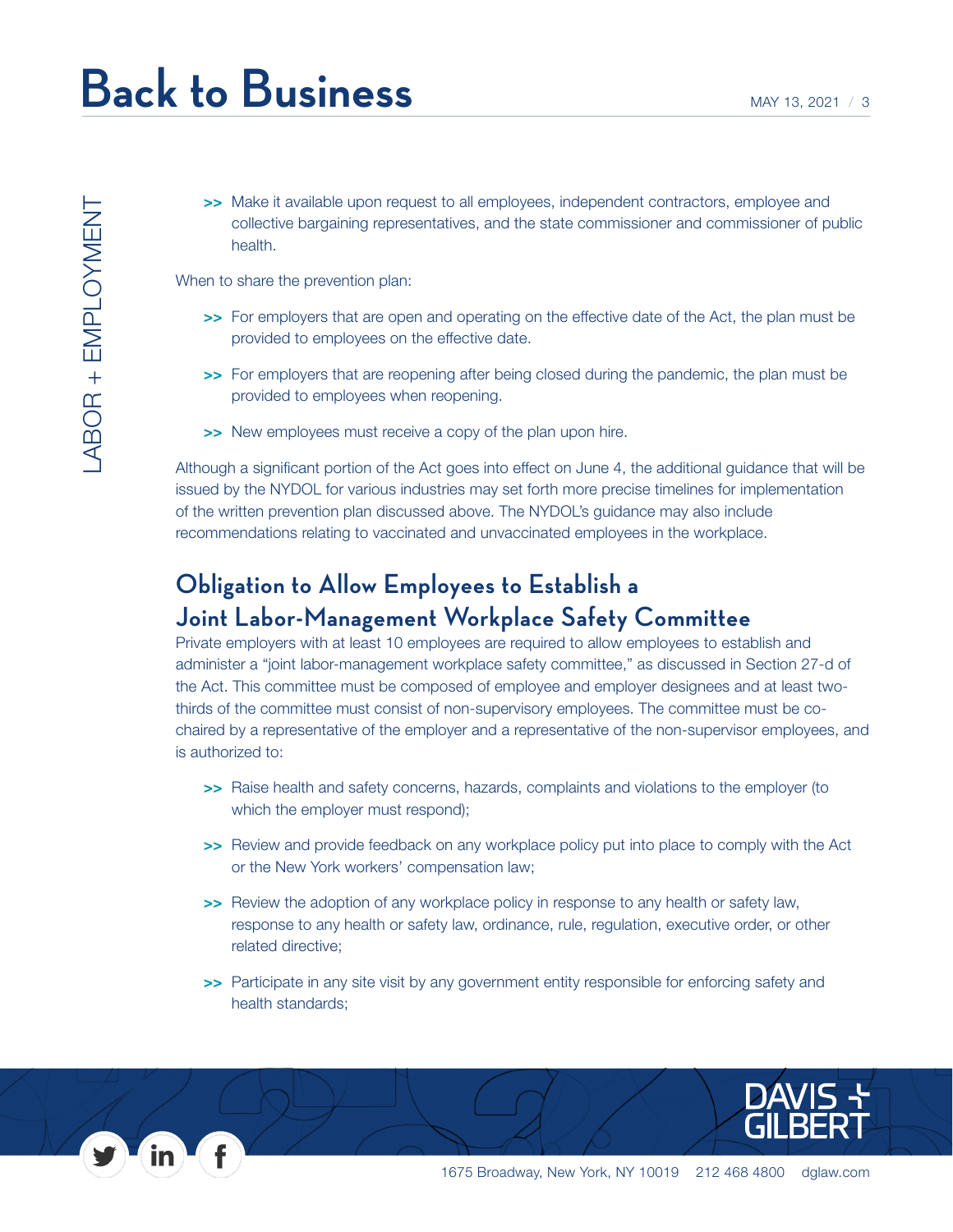- >> Review any report filed by the employer related to the health and safety of the workplace; and
- >> Regularly schedule a meeting during work hours at least once a quarter.

On its face, Section 27-d does not appear to require covered employers to affirmatively form a joint labor-management safety committee; however, this point will likely be clarified in additional NYDOL guidance.

#### **Enforcement and Non-Retaliation Provisions**

The Act prohibits discrimination and retaliation against employees who:

- i. Exercise their rights under the Act or the employer's prevention plan;
- ii. Report violations of the Act or an employer's prevention plan to any state, local or federal government entity, public officer, or elected official;
- iii. Report airborne infectious disease exposure concerns to the employer or a government entity, officer or official; and/or
- iv. Refuse to work if the employee has a reasonable, good faith belief that such work exposes the employee, other employees or the public to an unreasonable risk of exposure to an airborne infectious disease, provided that the employer has been notified of and/or knows or has reason to know about such concerns and the employer has failed to address them.

Violations of the Act may result in monetary penalties, some of which are significant. An employer's failure to adopt a prevention plan is punishable by a penalty of \$50 for each day the plan is not in place (\$200 per day if the employer has violated the Act in the last six years), while the employer's failure to adhere to the standards outlined in its own prevention plan can result in a fine of \$1,000 to \$10,000 (the cap increases to \$20,000 if the employer has violated the Act in the last six years).

Employees also have a private right of action under the Act and may seek an injunction against an employer for violation of the Act and/or the employer's prevention plan. An employee who prevails in such an action may receive injunctive relief, attorneys' fees and costs, and liquidated damages of up to \$20,000 dollars – unless the employer can show a good faith basis for its belief that the health and safety measures in place were in compliance with the applicable airborne infectious disease standard established by the Act.